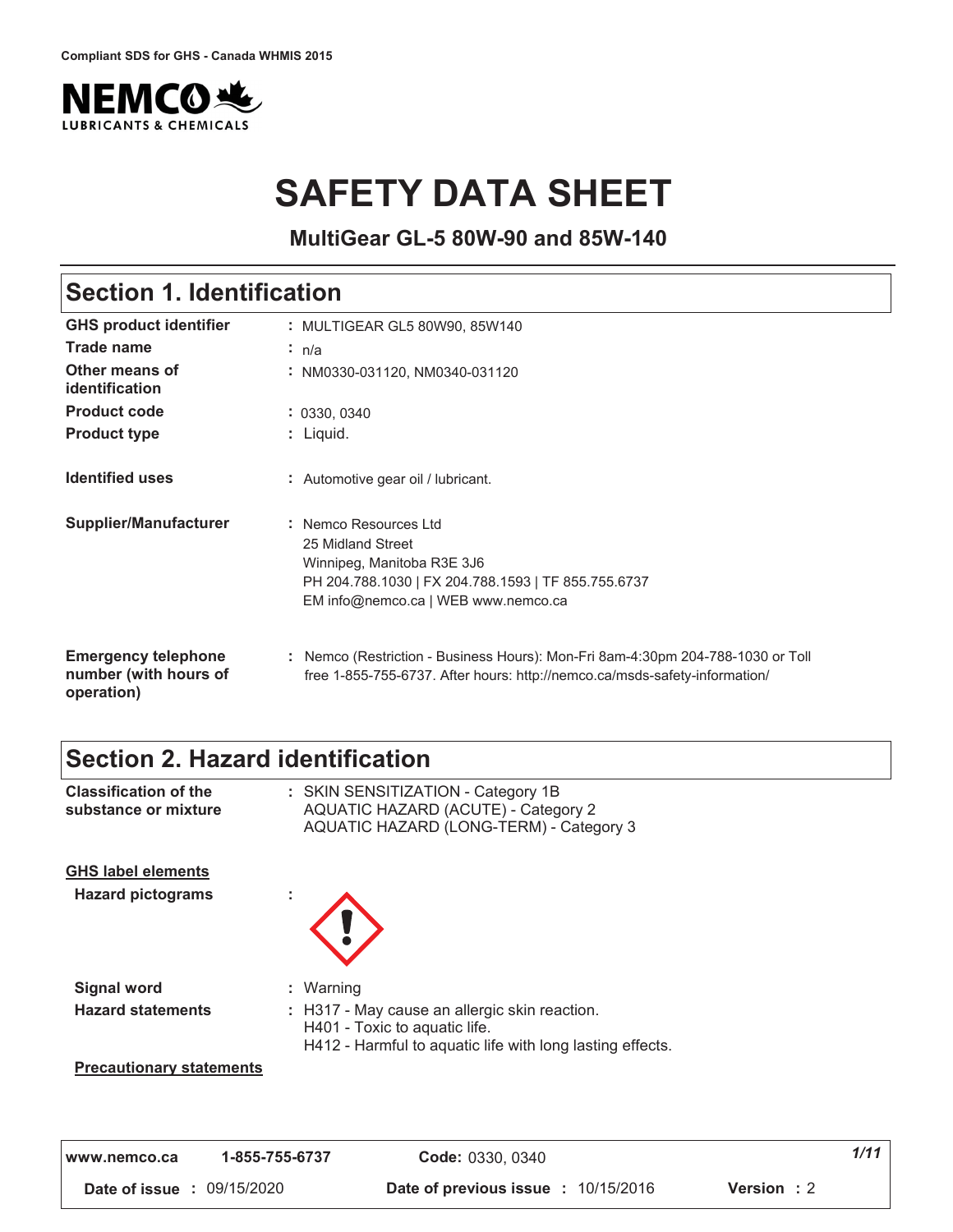

### **Section 2. Hazard identification**

| <b>Prevention</b> | : P280 - Wear protective gloves.<br>P273 - Avoid release to the environment.<br>P261 - Avoid breathing vapor.<br>P272 - Contaminated work clothing should not be allowed out of the workplace.                        |
|-------------------|-----------------------------------------------------------------------------------------------------------------------------------------------------------------------------------------------------------------------|
| <b>Response</b>   | : P362 + P364 - Take off contaminated clothing and wash it before reuse.<br>P302 + P352 - IF ON SKIN: Wash with plenty of water.<br>P333 + P313 - If skin irritation or rash occurs: Get medical advice or attention. |
| <b>Storage</b>    | : Not applicable.                                                                                                                                                                                                     |
| <b>Disposal</b>   | : P501 - Dispose of contents and container in accordance with all local, regional,<br>national and international regulations.                                                                                         |

### **Section 3. Composition/information on ingredients**

| Substance/mixture                       | : Mixture                      |
|-----------------------------------------|--------------------------------|
| Other means of<br><i>identification</i> | : NM0330-031120. NM0340-031120 |

| <b>Product code</b> |  | : 0330, 0340 |  |
|---------------------|--|--------------|--|
|---------------------|--|--------------|--|

| Ingredient name                                           | $\%$ (w/w)  | <b>CAS number</b> |
|-----------------------------------------------------------|-------------|-------------------|
| Distillates (petroleum), hydrotreated heavy paraffinic    | 45 - 70     | 64742-54-7        |
| Residual oils (petroleum), solvent-dewaxed                | 45 - 70     | 64742-62-7        |
| Olefin sulfide                                            | $1 - 5$     | Trade secret      |
| Phosphoric acid esters/amine salt                         | $0.5 - 1.5$ | Trade secret      |
| Distillates (petroleum), solvent-dewaxed heavy paraffinic | $0.5 - 1.5$ | 64742-65-0        |
| Distillates (petroleum), hydrotreated light paraffinic    | $0.5 - 1.5$ | 64742-55-8        |
| Distillates (petroleum), solvent-dewaxed light paraffinic | $0.5 - 1.5$ | 64742-56-9        |
| Oleyl hydroxyethyl imidazoline                            | $0.1 - 1$   | Trade secret      |

\* HMIRA registration number: 9104. Filing date: 1/8/2014.

The exact percentage (concentration) in the composition has been withheld as a trade secret in accordance with the amended HPR as of April 2018.

There are no additional ingredients present which, within the current knowledge of the supplier and in the concentrations applicable, are classified as hazardous to health or the environment and hence require reporting in this section.

Occupational exposure limits, if available, are listed in Section 8.

### **Section 4. First-aid measures**

#### <u>**Description of necessary first aid measures**</u>

| Eye contact         | : Immediately flush eyes with plenty of water, occasionally lifting the upper and lower<br>eyelids. Check for and remove any contact lenses. Continue to rinse for at least 20<br>minutes. Get medical attention if irritation occurs.                                                                                                                                                                                                                                                      |
|---------------------|---------------------------------------------------------------------------------------------------------------------------------------------------------------------------------------------------------------------------------------------------------------------------------------------------------------------------------------------------------------------------------------------------------------------------------------------------------------------------------------------|
| Inhalation          | : Remove victim to fresh air and keep at rest in a position comfortable for breathing.<br>If not breathing, if breathing is irregular or if respiratory arrest occurs, provide<br>artificial respiration or oxygen by trained personnel. It may be dangerous to the<br>person providing aid to give mouth-to-mouth resuscitation. If unconscious, place in<br>recovery position and get medical attention immediately. Maintain an open airway.<br>Get medical attention if symptoms occur. |
| <b>Skin contact</b> | : Wash with plenty of soap and water. Wash contaminated clothing thoroughly with<br>water before removing it, or wear gloves. Continue to rinse for at least 20 minutes.<br>Get medical attention. In the event of any complaints or symptoms, avoid further<br>exposure. Wash clothing before reuse. Clean shoes thoroughly before reuse.                                                                                                                                                  |

| www.nemco.ca                      | 1-855-755-6737 | Code: 0330, 0340                                         | 2/11 |
|-----------------------------------|----------------|----------------------------------------------------------|------|
| <b>Date of issue : 09/15/2020</b> |                | Date of previous issue: 10/15/2016<br><b>Version</b> : 2 |      |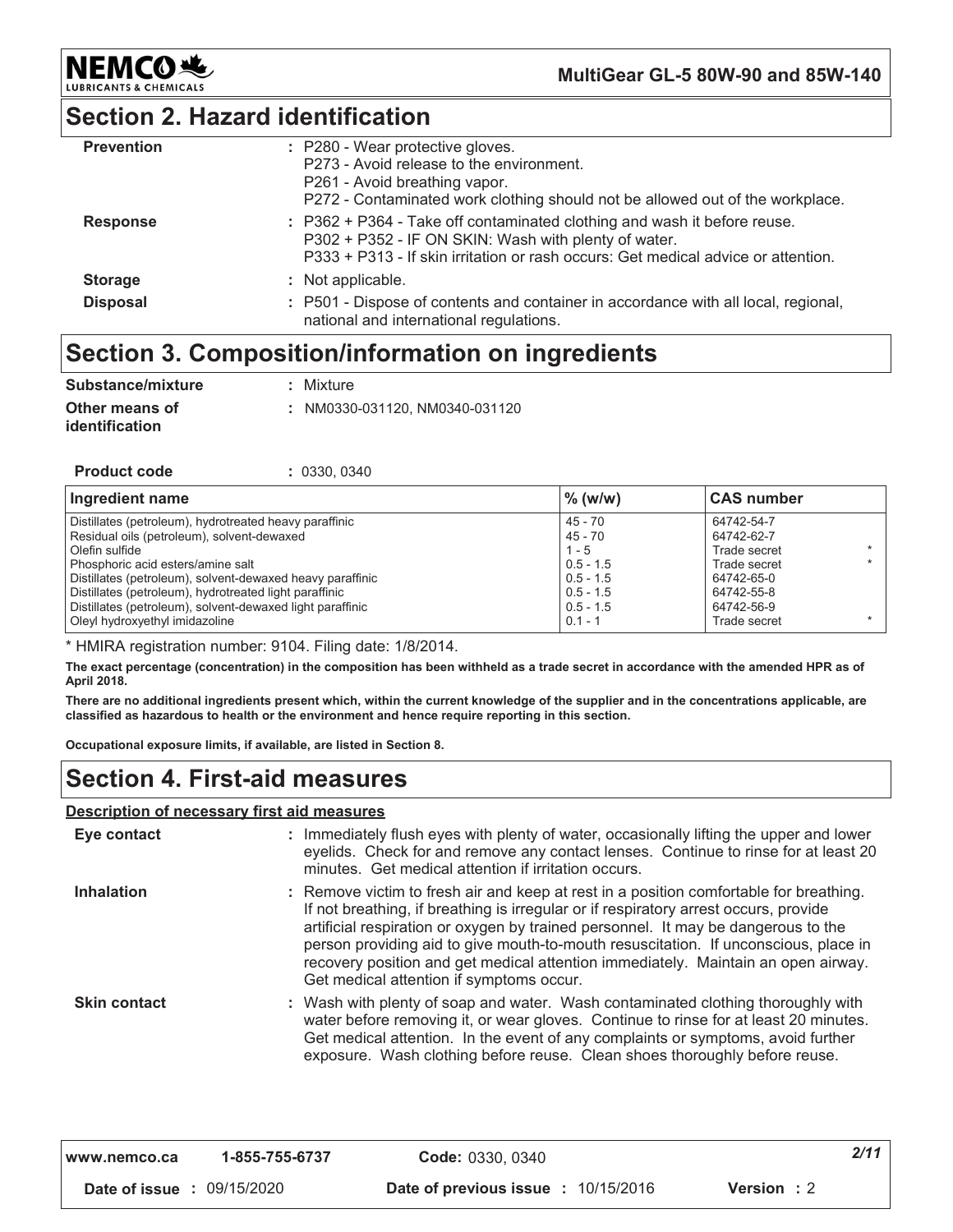

# **Section 4. First-aid measures**

| Ingestion                                          | : Wash out mouth with water. Remove victim to fresh air and keep at rest in a<br>position comfortable for breathing. If material has been swallowed and the exposed<br>person is conscious, give small quantities of water to drink. Stop if the exposed<br>person feels sick as vomiting may be dangerous. Do not induce vomiting unless<br>directed to do so by medical personnel. If vomiting occurs, the head should be kept<br>low so that vomit does not enter the lungs. Never give anything by mouth to an<br>unconscious person. Get medical attention if symptoms occur. |  |  |
|----------------------------------------------------|------------------------------------------------------------------------------------------------------------------------------------------------------------------------------------------------------------------------------------------------------------------------------------------------------------------------------------------------------------------------------------------------------------------------------------------------------------------------------------------------------------------------------------------------------------------------------------|--|--|
| Most important symptoms/effects, acute and delayed |                                                                                                                                                                                                                                                                                                                                                                                                                                                                                                                                                                                    |  |  |
| <b>Potential acute health effects</b>              |                                                                                                                                                                                                                                                                                                                                                                                                                                                                                                                                                                                    |  |  |
| Eye contact                                        | : No known significant effects or critical hazards.                                                                                                                                                                                                                                                                                                                                                                                                                                                                                                                                |  |  |
| <b>Inhalation</b>                                  | : No known significant effects or critical hazards.                                                                                                                                                                                                                                                                                                                                                                                                                                                                                                                                |  |  |
| <b>Skin contact</b>                                | : May cause an allergic skin reaction.                                                                                                                                                                                                                                                                                                                                                                                                                                                                                                                                             |  |  |
| Ingestion                                          | : No known significant effects or critical hazards.                                                                                                                                                                                                                                                                                                                                                                                                                                                                                                                                |  |  |
| Over-exposure signs/symptoms                       |                                                                                                                                                                                                                                                                                                                                                                                                                                                                                                                                                                                    |  |  |
| Eye contact                                        | : No known significant effects or critical hazards.                                                                                                                                                                                                                                                                                                                                                                                                                                                                                                                                |  |  |
| <b>Inhalation</b>                                  | : No known significant effects or critical hazards.                                                                                                                                                                                                                                                                                                                                                                                                                                                                                                                                |  |  |
| <b>Skin contact</b>                                | : Adverse symptoms may include the following:<br>irritation<br>redness                                                                                                                                                                                                                                                                                                                                                                                                                                                                                                             |  |  |
| Ingestion                                          | : No known significant effects or critical hazards.                                                                                                                                                                                                                                                                                                                                                                                                                                                                                                                                |  |  |
|                                                    | Indication of immediate medical attention and special treatment needed, if necessary                                                                                                                                                                                                                                                                                                                                                                                                                                                                                               |  |  |
| Notes to physician                                 | : Treat symptomatically. Contact poison treatment specialist immediately if large<br>quantities have been ingested or inhaled.                                                                                                                                                                                                                                                                                                                                                                                                                                                     |  |  |
| <b>Specific treatments</b>                         | : No specific treatment.                                                                                                                                                                                                                                                                                                                                                                                                                                                                                                                                                           |  |  |
| <b>Protection of first-aiders</b>                  | : No action shall be taken involving any personal risk or without suitable training. It<br>may be dangerous to the person providing aid to give mouth-to-mouth resuscitation.<br>Wash contaminated clothing thoroughly with water before removing it, or wear<br>gloves.                                                                                                                                                                                                                                                                                                           |  |  |

See toxicological information (Section 11)

### **Section 5. Fire-fighting measures**

| <b>Extinguishing media</b>                           |                                                                                                                                                                                                                                                       |
|------------------------------------------------------|-------------------------------------------------------------------------------------------------------------------------------------------------------------------------------------------------------------------------------------------------------|
| Suitable extinguishing<br>media                      | : Use an extinguishing agent suitable for the surrounding fire.                                                                                                                                                                                       |
| Unsuitable extinguishing<br>media                    | : None known.                                                                                                                                                                                                                                         |
| <b>Specific hazards arising</b><br>from the chemical | : This material is toxic to aquatic life. This material is harmful to aquatic life with long<br>lasting effects. Fire water contaminated with this material must be contained and<br>prevented from being discharged to any waterway, sewer or drain. |
| <b>Hazardous thermal</b><br>decomposition products   | : No specific data.                                                                                                                                                                                                                                   |

| l www.nemco.ca                    | 1-855-755-6737 | <b>Code: 0330, 0340</b>                                          | 3/11 |
|-----------------------------------|----------------|------------------------------------------------------------------|------|
| <b>Date of issue : 09/15/2020</b> |                | <b>Date of previous issue : 10/15/2016</b><br><b>Version</b> : 2 |      |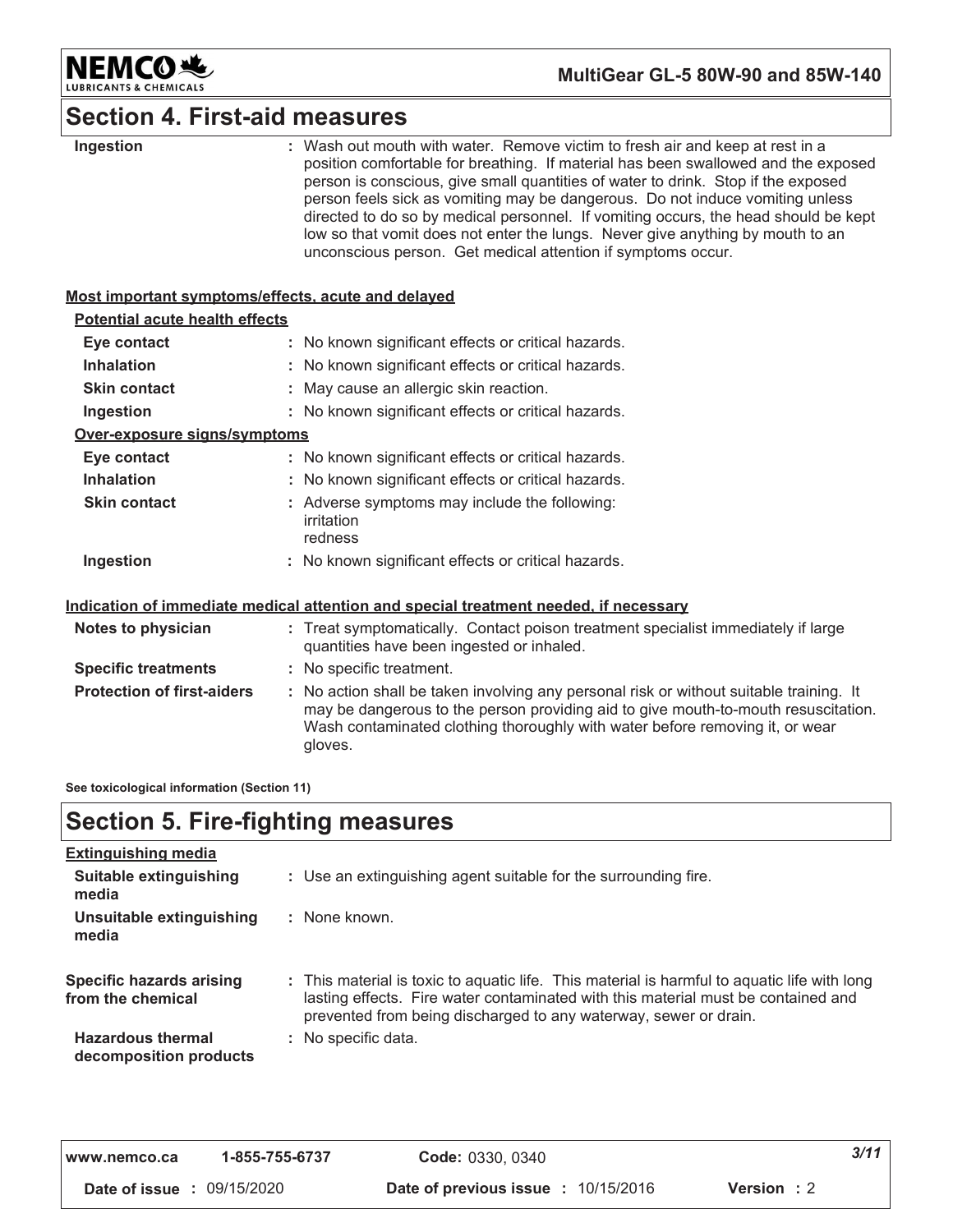

# **Section 5. Fire-fighting measures**

| <b>Special protective actions</b><br>for fire-fighters   | : Promptly isolate the scene by removing all persons from the vicinity of the incident if<br>there is a fire. No action shall be taken involving any personal risk or without<br>suitable training. |
|----------------------------------------------------------|-----------------------------------------------------------------------------------------------------------------------------------------------------------------------------------------------------|
| <b>Special protective</b><br>equipment for fire-fighters | : Fire-fighters should wear appropriate protective equipment and self-contained<br>breathing apparatus (SCBA) with a full face-piece operated in positive pressure<br>mode.                         |

### **Section 6. Accidental release measures**

|                                  | <b>Personal precautions, protective equipment and emergency procedures</b>                                                                                                                                                                                                                                                      |
|----------------------------------|---------------------------------------------------------------------------------------------------------------------------------------------------------------------------------------------------------------------------------------------------------------------------------------------------------------------------------|
| For non-emergency<br>personnel   | : Keep unnecessary and unprotected personnel from entering. Do not touch or walk<br>through spilled material. Avoid breathing vapor or mist. Provide adequate<br>ventilation. Wear appropriate respirator when ventilation is inadequate. Put on<br>appropriate personal protective equipment.                                  |
| For emergency responders         | If specialized clothing is required to deal with the spillage, take note of any<br>information in Section 8 on suitable and unsuitable materials. See also the<br>information in "For non-emergency personnel".                                                                                                                 |
| <b>Environmental precautions</b> | : Avoid dispersal of spilled material and runoff and contact with soil, waterways,<br>drains and sewers. Inform the relevant authorities if the product has caused<br>environmental pollution (sewers, waterways, soil or air). Water polluting material.<br>May be harmful to the environment if released in large quantities. |

#### Methods and materials for containment and cleaning up

**Spill** 

: Stop leak if without risk. Move containers from spill area. Approach release from upwind. Prevent entry into sewers, water courses, basements or confined areas. Wash spillages into an effluent treatment plant or proceed as follows. Contain and collect spillage with non-combustible, absorbent material e.g. sand, earth, vermiculite or diatomaceous earth and place in container for disposal according to local regulations (see Section 13). Dispose of via a licensed waste disposal contractor. Contaminated absorbent material may pose the same hazard as the spilled product. Note: see Section 1 for emergency contact information and Section 13 for waste disposal.

### Section 7. Handling and storage

#### **Precautions for safe handling**

| <b>Protective measures</b>                       | : Put on appropriate personal protective equipment (see Section 8). Persons with a<br>history of skin sensitization problems should not be employed in any process in<br>which this product is used. Do not get in eyes or on skin or clothing. Do not ingest.<br>Avoid breathing vapor or mist. Avoid release to the environment. Keep in the<br>original container or an approved alternative made from a compatible material, kept<br>tightly closed when not in use. Empty containers retain product residue and can be<br>hazardous. Do not reuse container. |
|--------------------------------------------------|-------------------------------------------------------------------------------------------------------------------------------------------------------------------------------------------------------------------------------------------------------------------------------------------------------------------------------------------------------------------------------------------------------------------------------------------------------------------------------------------------------------------------------------------------------------------|
| <b>Advice on general</b><br>occupational hygiene | : Eating, drinking and smoking should be prohibited in areas where this material is<br>handled, stored and processed. Workers should wash hands and face before eating,<br>drinking and smoking. See also Section 8 for additional information on hygiene<br>measures.                                                                                                                                                                                                                                                                                            |

| www.nemco.ca                      | 1-855-755-6737 | Code: 0330, 0340                                                 | 4/11 |
|-----------------------------------|----------------|------------------------------------------------------------------|------|
| <b>Date of issue : 09/15/2020</b> |                | <b>Date of previous issue : 10/15/2016</b><br><b>Version</b> : 2 |      |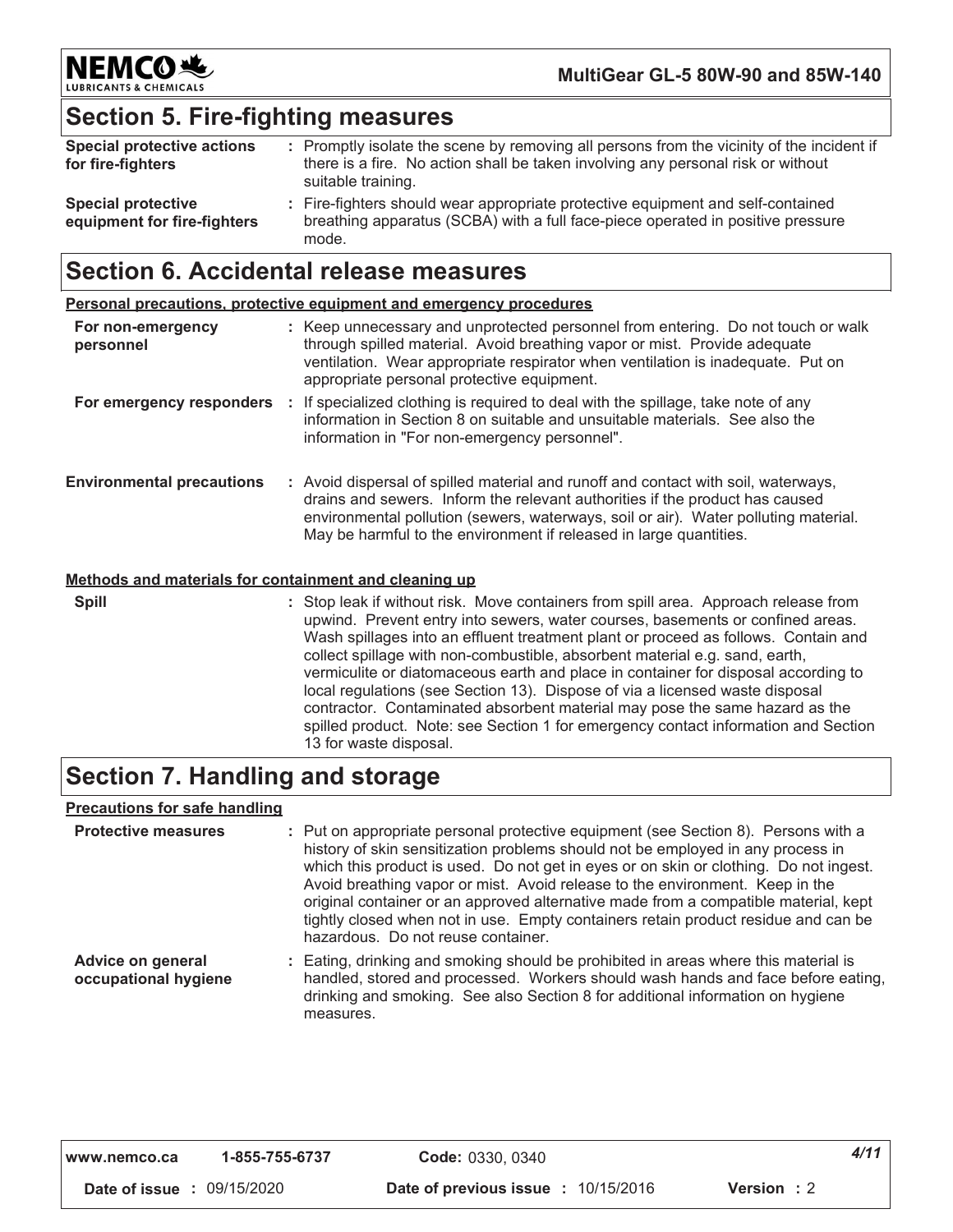

### **Section 7. Handling and storage**

| Conditions for safe storage, | : Store in accordance with local regulations. Store in original container protected from |
|------------------------------|------------------------------------------------------------------------------------------|
| including any                | direct sunlight in a dry, cool and well-ventilated area, away from incompatible          |
| incompatibilities            | materials (see Section 10) and food and drink. Keep container tightly closed and         |
|                              | sealed until ready for use. Containers that have been opened must be carefully           |
|                              | resealed and kept upright to prevent leakage. Do not store in unlabeled containers.      |
|                              | Use appropriate containment to avoid environmental contamination. See Section 10         |
|                              | for incompatible materials before handling or use.                                       |

### **Section 8. Exposure controls/personal protection**

#### **<u>Control parameters</u>**

### <u>**Occupational exposure limits**</u>

| Ingredient name                                           | <b>Exposure limits</b>                                                                                                                                                                                                                                                                                    |
|-----------------------------------------------------------|-----------------------------------------------------------------------------------------------------------------------------------------------------------------------------------------------------------------------------------------------------------------------------------------------------------|
| Distillates (petroleum), hydrotreated heavy paraffinic    | CA Alberta Provincial (Canada, 6/2018).<br>8 hrs OEL: 5 mg/m <sup>3</sup> 8 hours. Form: Mist<br>15 min OEL: 10 mg/m <sup>3</sup> 15 minutes. Form: Mist<br>CA Quebec Provincial (Canada, 1/2014).<br>TWAEV: 5 mg/m <sup>3</sup> 8 hours. Form: mist<br>STEV: 10 mg/m <sup>3</sup> 15 minutes. Form: mist |
| Residual oils (petroleum), solvent-dewaxed                | CA Alberta Provincial (Canada, 6/2018).<br>8 hrs OEL: 5 mg/m <sup>3</sup> 8 hours. Form: Mist<br>15 min OEL: 10 mg/m <sup>3</sup> 15 minutes. Form: Mist<br>CA Quebec Provincial (Canada, 1/2014).<br>TWAEV: 5 mg/m <sup>3</sup> 8 hours. Form: Mist<br>STEV: 10 mg/m <sup>3</sup> 15 minutes. Form: Mist |
| Distillates (petroleum), solvent-dewaxed heavy paraffinic | CA Alberta Provincial (Canada, 6/2018).<br>8 hrs OEL: 5 mg/m <sup>3</sup> 8 hours. Form: Mist<br>15 min OEL: 10 mg/m <sup>3</sup> 15 minutes. Form: Mist<br>CA Quebec Provincial (Canada, 1/2014).<br>TWAEV: 5 mg/m <sup>3</sup> 8 hours. Form: Mist<br>STEV: 10 mg/m <sup>3</sup> 15 minutes. Form: Mist |
| Distillates (petroleum), hydrotreated light paraffinic    | CA Alberta Provincial (Canada, 6/2018).<br>8 hrs OEL: 5 mg/m <sup>3</sup> 8 hours. Form: Mist<br>15 min OEL: 10 mg/m <sup>3</sup> 15 minutes. Form: Mist<br>CA Quebec Provincial (Canada, 1/2014).<br>TWAEV: 5 mg/m <sup>3</sup> 8 hours. Form: Mist<br>STEV: 10 mg/m <sup>3</sup> 15 minutes. Form: Mist |
| Distillates (petroleum), solvent-dewaxed light paraffinic | CA Alberta Provincial (Canada, 6/2018).<br>8 hrs OEL: 5 mg/m <sup>3</sup> 8 hours. Form: Mist<br>15 min OEL: 10 mg/m <sup>3</sup> 15 minutes. Form: Mist<br>CA Quebec Provincial (Canada, 1/2014).<br>TWAEV: 5 mg/m <sup>3</sup> 8 hours. Form: Mist<br>STEV: 10 mg/m <sup>3</sup> 15 minutes. Form: Mist |

| <b>Appropriate engineering</b><br>controls<br><b>Environmental exposure</b><br>controls | : Good general ventilation should be sufficient to control worker exposure to airborne<br>contaminants.<br>: Emissions from ventilation or work process equipment should be checked to ensure<br>they comply with the requirements of environmental protection legislation.                                                                                                                                                                                                 |
|-----------------------------------------------------------------------------------------|-----------------------------------------------------------------------------------------------------------------------------------------------------------------------------------------------------------------------------------------------------------------------------------------------------------------------------------------------------------------------------------------------------------------------------------------------------------------------------|
| Individual protection measures<br><b>Hygiene measures</b>                               | : Wash hands, forearms and face thoroughly after handling chemical products, before<br>eating, smoking and using the lavatory and at the end of the working period.<br>Appropriate techniques should be used to remove potentially contaminated clothing.<br>Contaminated work clothing should not be allowed out of the workplace. Wash<br>contaminated clothing before reusing. Ensure that eyewash stations and safety<br>showers are close to the workstation location. |

| l www.nemco.ca                    | 1-855-755-6737 | Code: 0330, 0340                                                 | 5/11 |
|-----------------------------------|----------------|------------------------------------------------------------------|------|
| <b>Date of issue : 09/15/2020</b> |                | <b>Date of previous issue : 10/15/2016</b><br><b>Version</b> : 2 |      |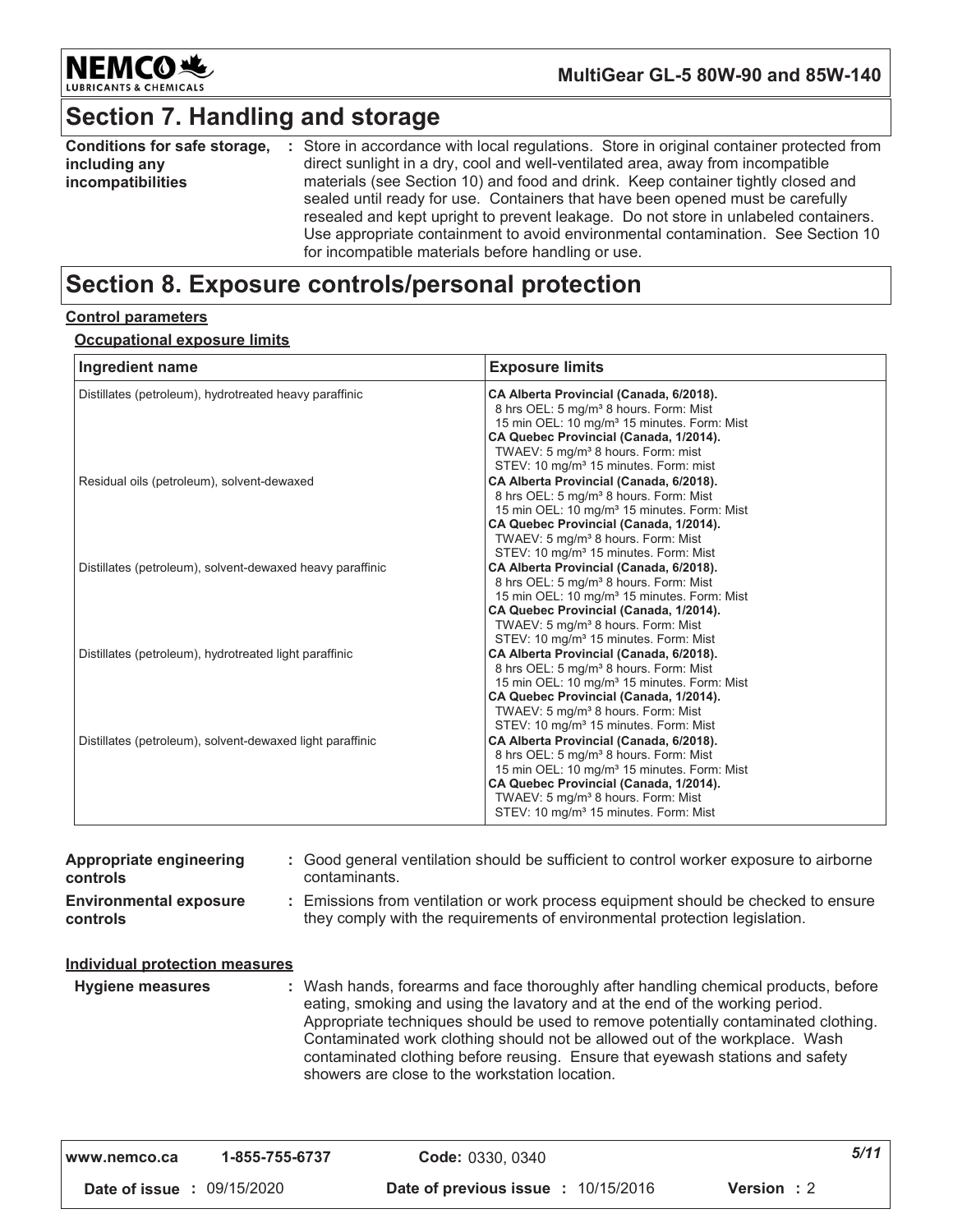**NEMCO头** NTS & CHEMICALS LUBRIC

### MultiGear GL-5 80W-90 and 85W-140

### Section 8. Exposure controls/personal protection

| <b>Eye/face protection</b>    | : Safety eyewear complying with an approved standard should be used when a risk<br>assessment indicates this is necessary to avoid exposure to liquid splashes, mists,<br>gases or dusts. If contact is possible, the following protection should be worn,<br>unless the assessment indicates a higher degree of protection: safety glasses with<br>side-shields. |
|-------------------------------|-------------------------------------------------------------------------------------------------------------------------------------------------------------------------------------------------------------------------------------------------------------------------------------------------------------------------------------------------------------------|
| <b>Skin protection</b>        |                                                                                                                                                                                                                                                                                                                                                                   |
| <b>Hand protection</b>        | : Chemical-resistant, impervious gloves complying with an approved standard should<br>be worn at all times when handling chemical products if a risk assessment indicates<br>this is necessary.                                                                                                                                                                   |
| <b>Body protection</b>        | : Personal protective equipment for the body should be selected based on the task<br>being performed and the risks involved and should be approved by a specialist<br>before handling this product.                                                                                                                                                               |
| Other skin protection         | : Appropriate footwear and any additional skin protection measures should be<br>selected based on the task being performed and the risks involved and should be<br>approved by a specialist before handling this product.                                                                                                                                         |
| <b>Respiratory protection</b> | : Based on the hazard and potential for exposure, select a respirator that meets the<br>appropriate standard or certification. Respirators must be used according to a<br>respiratory protection program to ensure proper fitting, training, and other important<br>aspects of use.                                                                               |

# Section 9. Physical and chemical properties

| <u>Appearance</u>                                 |                                                                     |  |
|---------------------------------------------------|---------------------------------------------------------------------|--|
| <b>Physical state</b>                             | Liquid. [Viscous.]                                                  |  |
| Color                                             | Amber.                                                              |  |
| Odor                                              | Mild hydrocarbon.                                                   |  |
| Odor threshold                                    | Not available.                                                      |  |
| рH                                                | Not available.                                                      |  |
| <b>Freezing point</b>                             | Not available.                                                      |  |
| Boiling point/boiling range                       | Not available.                                                      |  |
| <b>Flash point</b>                                | Closed cup: 207°C, 216°C                                            |  |
| <b>Evaporation rate</b>                           | Not available.<br>÷.                                                |  |
| Flammability (solid, gas)                         | Not available.                                                      |  |
| Lower and upper explosive                         | Not available.                                                      |  |
| (flammable) limits                                |                                                                     |  |
| Vapor pressure                                    | Not available.                                                      |  |
| <b>Vapor density</b>                              | Not available.                                                      |  |
| <b>Relative density</b>                           | 0.869, 0.873 @ 20°C                                                 |  |
| <b>Solubility</b>                                 | Negligible in water.                                                |  |
| <b>Partition coefficient: n-</b><br>octanol/water | Not available.                                                      |  |
| <b>Auto-ignition temperature</b>                  | : Not available.                                                    |  |
| <b>Decomposition temperature</b>                  | Not available.<br>t.                                                |  |
| <b>Viscosity</b>                                  | Kinematic: 14.3, 27.5 cSt (100°C)<br>Kinematic: 144, 378 cSt (40°C) |  |
| Flow time (ISO 2431)                              | Not available.                                                      |  |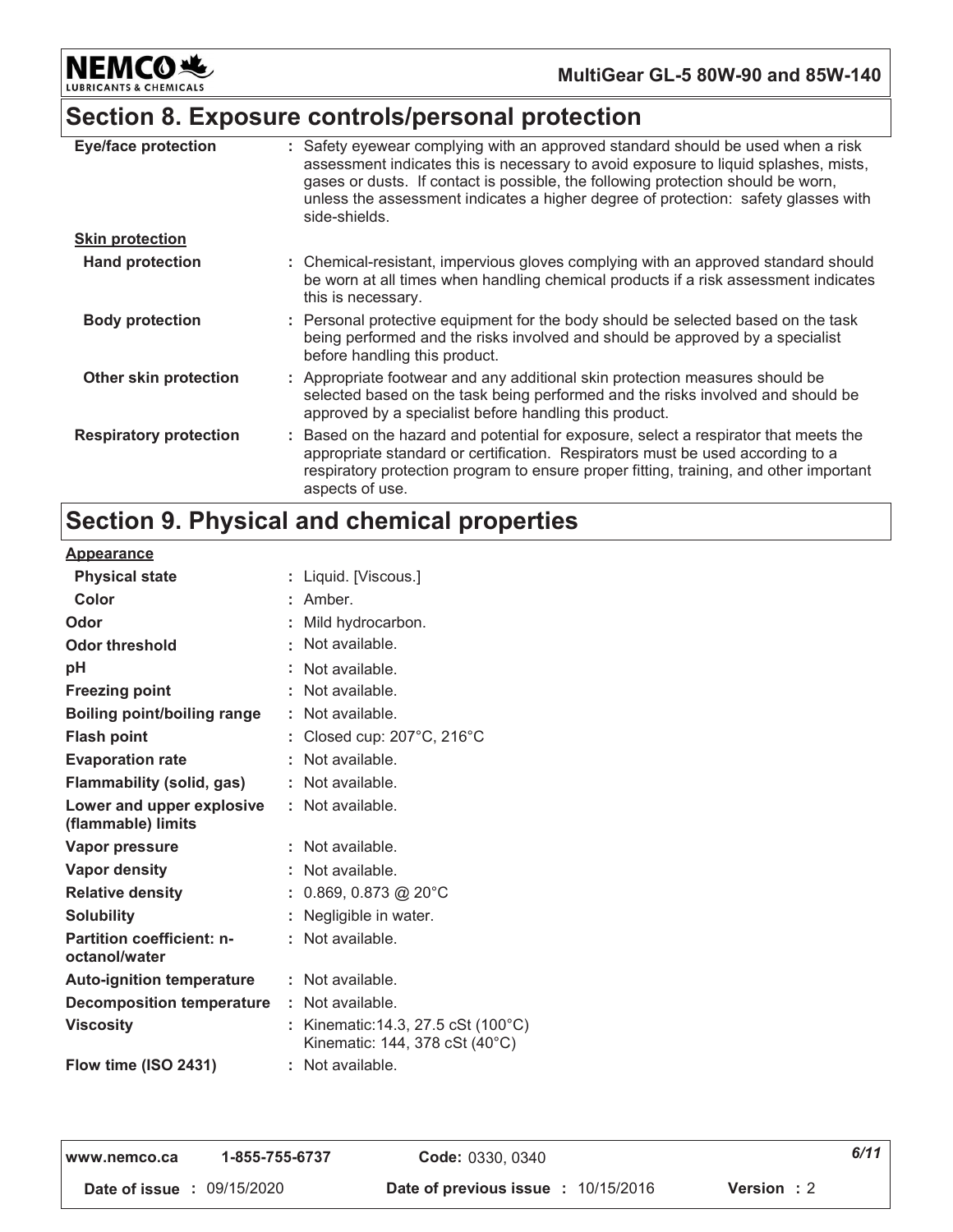

### MultiGear GL-5 80W-90 and 85W-140

### **Section 10. Stability and reactivity**

| <b>Reactivity</b>                            | : No specific test data related to reactivity available for this product or its ingredients.              |
|----------------------------------------------|-----------------------------------------------------------------------------------------------------------|
| <b>Chemical stability</b>                    | : The product is stable.                                                                                  |
| <b>Possibility of hazardous</b><br>reactions | : Under normal conditions of storage and use, hazardous reactions will not occur.                         |
| <b>Conditions to avoid</b>                   | : No specific data.                                                                                       |
| <b>Incompatible materials</b>                | : Reactive or incompatible with the following materials: oxidizing materials.                             |
| <b>Hazardous decomposition</b><br>products   | : Under normal conditions of storage and use, hazardous decomposition products<br>should not be produced. |

### **Section 11. Toxicological information**

#### Information on toxicological effects

#### **Acute toxicity**

| <b>Product/ingredient name</b>                               | <b>Result</b>            | <b>Species</b> | <b>Dose</b>                | <b>Exposure</b> |
|--------------------------------------------------------------|--------------------------|----------------|----------------------------|-----------------|
| Distillates (petroleum), solvent-dewaxed heavy<br>paraffinic | LD50 Dermal              | Rabbit         | >5000 mg/kg                |                 |
| Distillates (petroleum), solvent-dewaxed light<br>paraffinic | LD50 Oral<br>LD50 Dermal | Rat<br>Rabbit  | >5000 mg/kg<br>>5000 mg/kg |                 |
|                                                              | LD50 Oral                | Rat            | >5000 mg/kg                |                 |

#### **Irritation/Corrosion**

There is no data available.

### **Sensitization**

There is no data available.

#### **Mutagenicity**

There is no data available.

#### Carcinogenicity

There is no data available.

#### **Reproductive toxicity**

There is no data available.

#### **Teratogenicity**

There is no data available.

#### Specific target organ toxicity (single exposure)

There is no data available.

#### Specific target organ toxicity (repeated exposure)

| <b>Name</b>                    | <b>Category</b> | <b>Target organs</b>                                   |  |
|--------------------------------|-----------------|--------------------------------------------------------|--|
| Oleyl hydroxyethyl imidazoline | Category 2      | digestive system, respiratory system, urinary<br>tract |  |

#### **Aspiration hazard**

| l www.nemco.ca                    | 1-855-755-6737 | Code: 0330, 0340                           | 7/11        |
|-----------------------------------|----------------|--------------------------------------------|-------------|
| <b>Date of issue : 09/15/2020</b> |                | <b>Date of previous issue : 10/15/2016</b> | Version : 2 |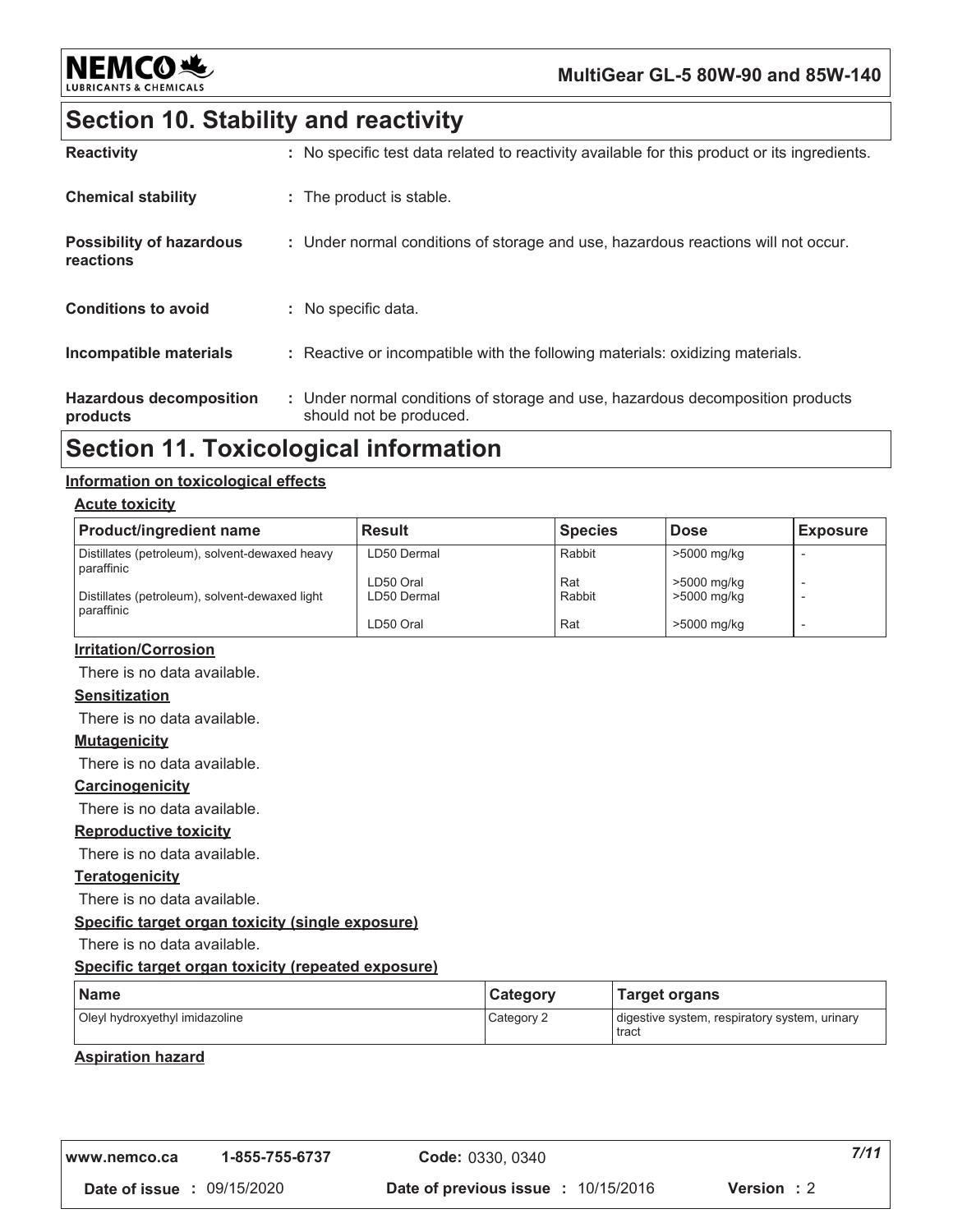

### MultiGear GL-5 80W-90 and 85W-140

# Section 11. Toxicological information

| <b>Name</b>                                               | <b>Result</b>                         |
|-----------------------------------------------------------|---------------------------------------|
| Distillates (petroleum), hydrotreated heavy paraffinic    | <b>ASPIRATION HAZARD - Category 1</b> |
| Distillates (petroleum), solvent-dewaxed heavy paraffinic | <b>ASPIRATION HAZARD - Category 1</b> |
| Distillates (petroleum), hydrotreated light paraffinic    | <b>ASPIRATION HAZARD - Category 1</b> |
| Distillates (petroleum), solvent-dewaxed light paraffinic | <b>ASPIRATION HAZARD - Category 1</b> |

| Information on the likely<br>routes of exposure | : Dermal contact. Eye contact. Inhalation. Ingestion.                                                    |
|-------------------------------------------------|----------------------------------------------------------------------------------------------------------|
| <b>Potential acute health effects</b>           |                                                                                                          |
| Eye contact                                     | : No known significant effects or critical hazards.                                                      |
| <b>Inhalation</b>                               | : No known significant effects or critical hazards.                                                      |
| <b>Skin contact</b>                             | : May cause an allergic skin reaction.                                                                   |
| Ingestion                                       | : No known significant effects or critical hazards.                                                      |
|                                                 | Symptoms related to the physical, chemical and toxicological characteristics                             |
| Eye contact                                     | : No known significant effects or critical hazards.                                                      |
| <b>Inhalation</b>                               | : No known significant effects or critical hazards.                                                      |
| <b>Skin contact</b>                             | : Adverse symptoms may include the following:<br>irritation<br>redness                                   |
| Ingestion                                       | : No known significant effects or critical hazards.                                                      |
|                                                 | Delayed and immediate effects and also chronic effects from short and long term exposure                 |
| <b>Short term exposure</b>                      |                                                                                                          |
| <b>Potential immediate</b><br>effects           | : No known significant effects or critical hazards.                                                      |
| <b>Potential delayed effects</b>                | : No known significant effects or critical hazards.                                                      |
| Long term exposure                              |                                                                                                          |
| <b>Potential immediate</b><br>effects           | : No known significant effects or critical hazards.                                                      |
| <b>Potential delayed effects</b>                | : No known significant effects or critical hazards.                                                      |
| <b>Potential chronic health effects</b>         |                                                                                                          |
| <b>General</b>                                  | : Once sensitized, a severe allergic reaction may occur when subsequently exposed<br>to very low levels. |
| Carcinogenicity                                 | : No known significant effects or critical hazards.                                                      |
| <b>Mutagenicity</b>                             | : No known significant effects or critical hazards.                                                      |
| <b>Teratogenicity</b>                           | : No known significant effects or critical hazards.                                                      |
| <b>Developmental effects</b>                    | : No known significant effects or critical hazards.                                                      |
| <b>Fertility effects</b>                        | : No known significant effects or critical hazards.                                                      |
|                                                 |                                                                                                          |

### **Numerical measures of toxicity**

#### **Acute toxicity estimates**

There is no data available.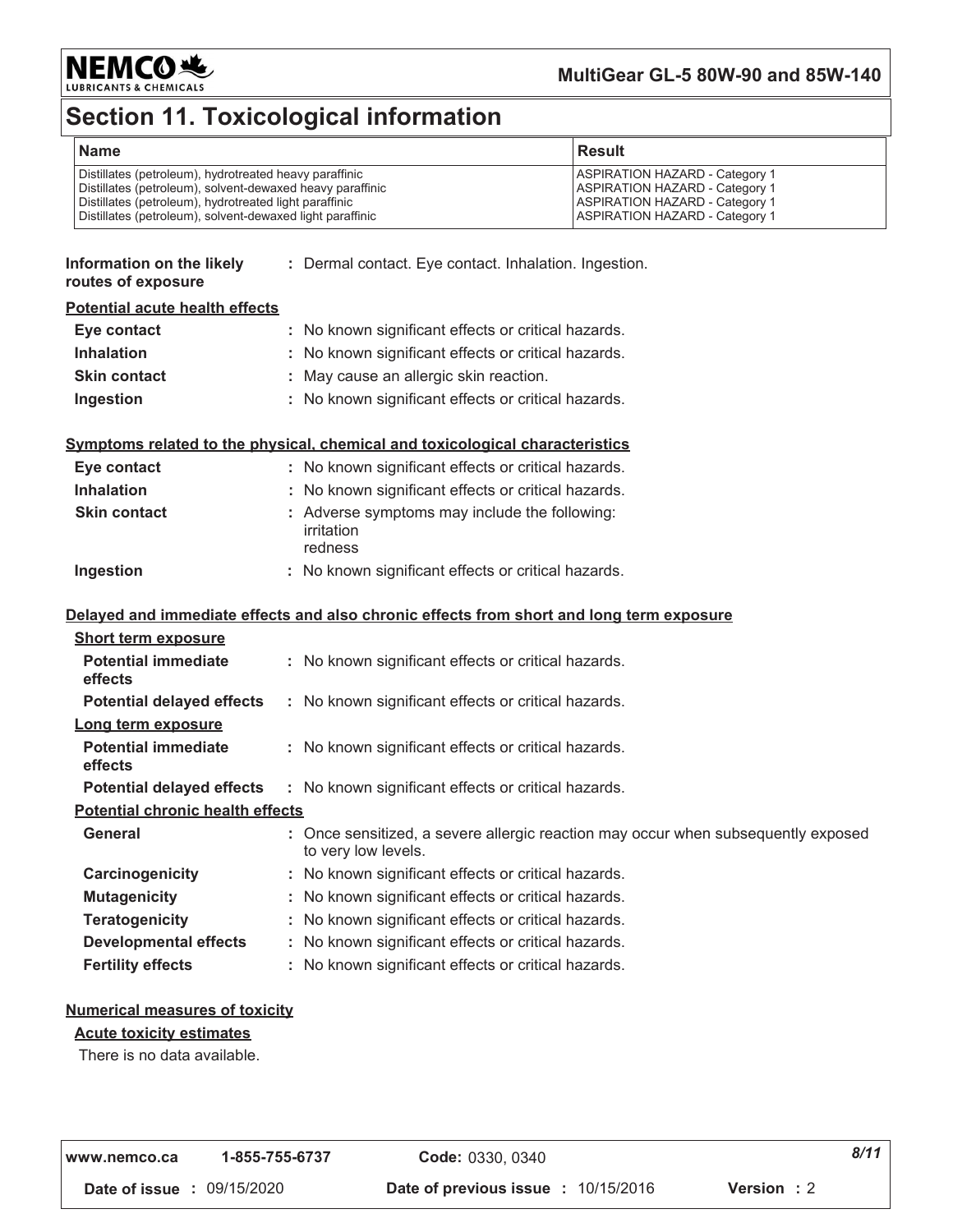

# **Section 12. Ecological information**

#### **Toxicity**

| <b>Product/ingredient name</b>    | <b>Result</b>   | <b>Species</b> | <b>Exposure</b> |
|-----------------------------------|-----------------|----------------|-----------------|
| Phosphoric acid esters/amine salt | EC50 6.4 mg/L   | Aquatic plants | 4 days          |
|                                   | EC50 91.4 mg/L  | Daphnia        | 2 days          |
|                                   | LC50 8.5 mg/L   | Fish           | 4 days          |
|                                   | LC50 24 mg/L    | Fish           | 4 days          |
|                                   | NOEC 1.7 mg/L   | Aquatic plants | 4 days          |
|                                   | NOEC 0.12 mg/L  | Daphnia        | 21 days         |
|                                   | NOEC 3.2 mg/L   | Fish           | 4 days          |
| Oleyl hydroxyethyl imidazoline    | EC50 0.03 mg/L  | Algae          | 3 days          |
|                                   | EC50 0.163 mg/L | Daphnia        | 2 days          |
|                                   | LC50 0.3 mg/L   | Fish           | 4 days          |
|                                   | NOEC 0.011 mg/L | Algae          | 3 days          |

#### **Persistence and degradability**

| <b>Product/ingredient name</b>                                      | <b>Test</b><br><b>Result</b>                                                                                                             |                                                                                               |                   | <b>Dose</b> | <b>Inoculum</b>            |
|---------------------------------------------------------------------|------------------------------------------------------------------------------------------------------------------------------------------|-----------------------------------------------------------------------------------------------|-------------------|-------------|----------------------------|
| Phosphoric acid esters/amine salt<br>Oleyl hydroxyethyl imidazoline | 301B Ready<br>Biodegradability -<br>CO <sub>2</sub> Evolution Test<br>301B Ready<br>Biodegradability -<br>CO <sub>2</sub> Evolution Test | 7.4 % - Not readily - 28 days<br>3.6 % - Not readily - 28 days<br>1 % - Not readily - 28 days |                   |             |                            |
| <b>Product/ingredient name</b>                                      | <b>Aquatic half-life</b>                                                                                                                 |                                                                                               | <b>Photolysis</b> |             | <b>Biodegradability</b>    |
| Phosphoric acid esters/amine salt<br>Oleyl hydroxyethyl imidazoline |                                                                                                                                          |                                                                                               |                   |             | Not readily<br>Not readily |

#### **Bioaccumulative potential**

| <b>Product/ingredient name</b>                                        | $LogP_{ow}$ | <b>BCF</b> | <b>Potential</b> |
|-----------------------------------------------------------------------|-------------|------------|------------------|
| l Phosphoric acid esters/amine salt<br>Oleyl hydroxyethyl imidazoline | 15.14       |            | high<br>hiah     |

| <b>Mobility in soil</b> |  |  |
|-------------------------|--|--|
|                         |  |  |

Soil/water partition coefficient (Koc)

: Not available.

#### Other adverse effects : No known significant effects or critical hazards.

### **Section 13. Disposal considerations**

| <b>Disposal methods</b> |                | : The generation of waste should be avoided or minimized wherever possible.<br>Disposal of this product, solutions and any by-products should comply with the<br>requirements of environmental protection and waste disposal legislation and any<br>regional local authority requirements. Dispose of surplus and non-recyclable<br>products via a licensed waste disposal contractor. Waste should not be disposed of<br>untreated to the sewer unless fully compliant with the requirements of all authorities<br>with jurisdiction. Waste packaging should be recycled. Incineration or landfill<br>should only be considered when recycling is not feasible. This material and its<br>container must be disposed of in a safe way. Care should be taken when handling<br>empty containers that have not been cleaned or rinsed out. Empty containers or<br>liners may retain some product residues. Avoid dispersal of spilled material and<br>runoff and contact with soil, waterways, drains and sewers. |      |
|-------------------------|----------------|----------------------------------------------------------------------------------------------------------------------------------------------------------------------------------------------------------------------------------------------------------------------------------------------------------------------------------------------------------------------------------------------------------------------------------------------------------------------------------------------------------------------------------------------------------------------------------------------------------------------------------------------------------------------------------------------------------------------------------------------------------------------------------------------------------------------------------------------------------------------------------------------------------------------------------------------------------------------------------------------------------------|------|
| www.nemco.ca            | 1-855-755-6737 | <b>Code: 0330, 0340</b>                                                                                                                                                                                                                                                                                                                                                                                                                                                                                                                                                                                                                                                                                                                                                                                                                                                                                                                                                                                        | 9/11 |

Date of issue : 09/15/2020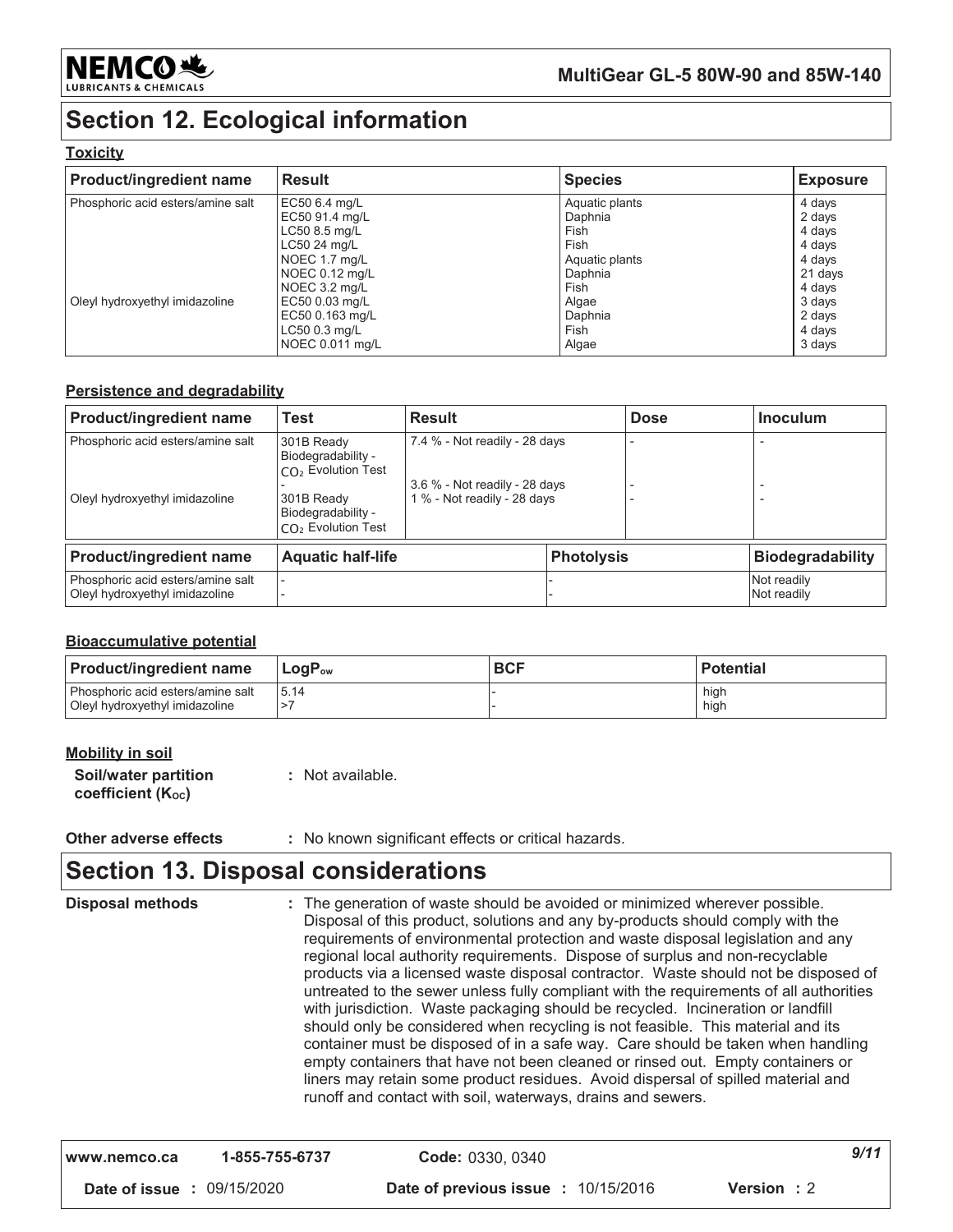

# **Section 14. Transport information**

|                                      | <b>TDG Classification</b> | <b>IMDG</b>              | <b>IATA</b>    |
|--------------------------------------|---------------------------|--------------------------|----------------|
| <b>UN number</b>                     | Not regulated.            | Not regulated.           | Not regulated. |
| <b>UN proper</b><br>shipping name    |                           | $\overline{\phantom{a}}$ |                |
| <b>Transport</b><br>hazard class(es) |                           | ۰                        |                |
| <b>Packing group</b>                 | $\overline{\phantom{a}}$  | ۰                        | ٠              |
| <b>Environmental</b><br>hazards      | No.                       | No.                      | No.            |

**Emergency Response** : Not applicable. **Guidebook (ERG)** 

Special precautions for user : Transport within user's premises: always transport in closed containers that are upright and secure. Ensure that persons transporting the product know what to do in the event of an accident or spillage.

### **Section 15. Regulatory information**

### **Canadian lists**

| <b>Canada inventory (DSL</b><br><b>NDSL)</b> | : All components are listed or exempted. |
|----------------------------------------------|------------------------------------------|
| <b>Canadian NPRI</b>                         | : None of the components are listed.     |
| <b>CEPA Toxic substances</b>                 | : None of the components are listed.     |

### **Section 16. Other information**

Procedure used to derive the classification

| <b>Classification</b>                   | <b>Justification</b>      |
|-----------------------------------------|---------------------------|
| SKIN SENSITIZATION - Category 1B        | <b>Calculation method</b> |
| AQUATIC HAZARD (ACUTE) - Category 2     | <b>Calculation method</b> |
| AQUATIC HAZARD (LONG-TERM) - Category 3 | <b>Calculation method</b> |

#### **History**

| Date of issue          |           | : 09/15/2020                   |
|------------------------|-----------|--------------------------------|
| Date of previous issue |           | : 10/15/2016                   |
| <b>Version</b>         | $\cdot$ 2 |                                |
| Internal code          |           | $: 213-070$                    |
| <b>Prepared by</b>     |           | : KMK Regulatory Services Inc. |

| www.nemco.ca                      | 1-855-755-6737 | Code: 0330, 0340                           | 10/11      |  |
|-----------------------------------|----------------|--------------------------------------------|------------|--|
| <b>Date of issue : 09/15/2020</b> |                | <b>Date of previous issue : 10/15/2016</b> | Version: 2 |  |